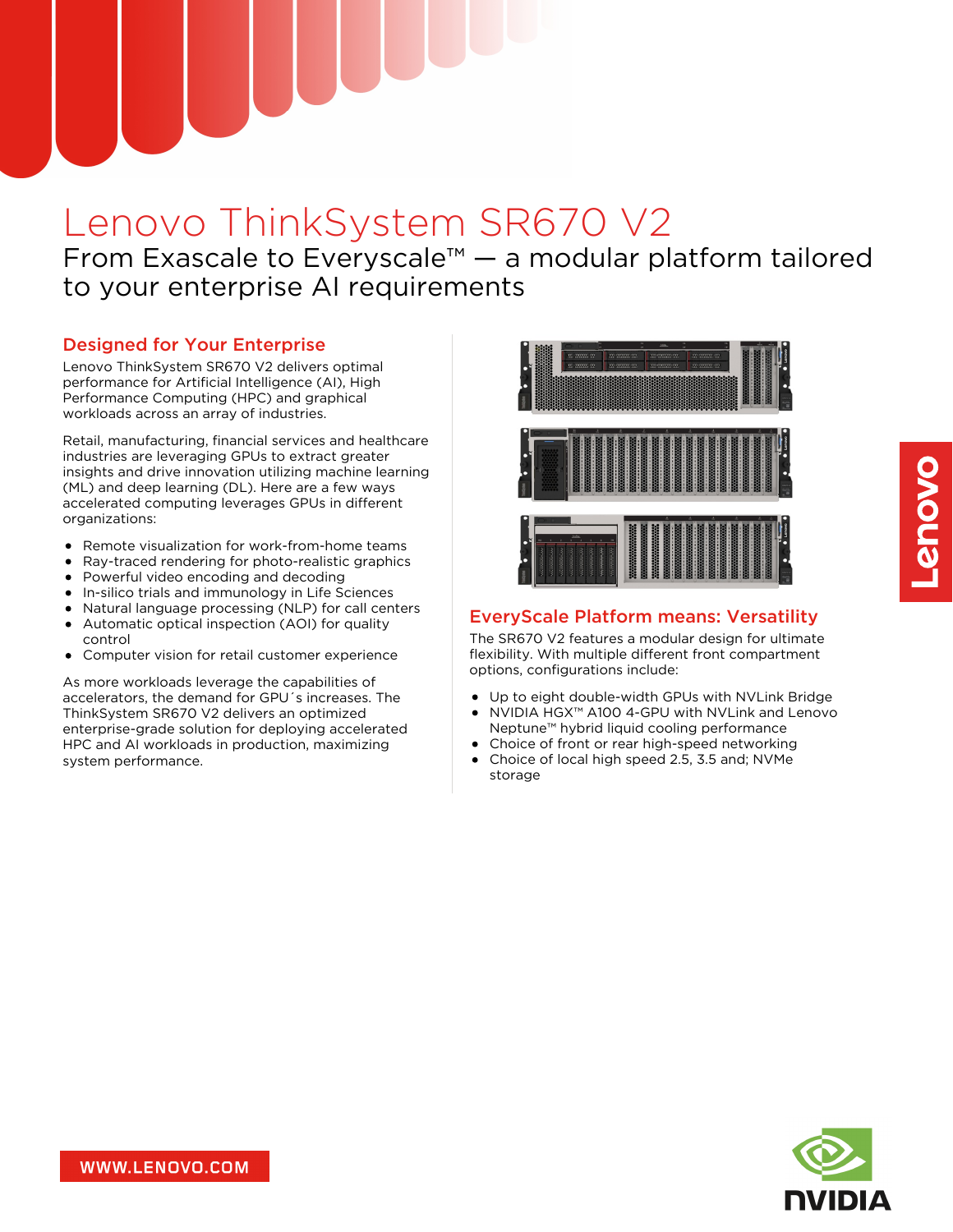The ThinkSystem SR670 V2 is built on two 3rd Gen Intel® Xeon® Scalable processors and is designed to support the vast NVIDIA Ampere datacenter portfolio:

- NVIDIA HGX™ A100 4-GPU with NVLink
- NVIDIA A100 Tensor Core GPU
- NVIDIA A40 Tensor Core GPU
- NVIDIA A30 Tensor Core GPU

The ThinkSystem SR670 V2 delivers performance optimized for your workload, be it visualization, rendering or computationally intensive HPC and AI.

#### Most Powerful Compute Platform

The NVIDIA A100 Tensor Core GPU delivers unprecedented acceleration—at every scale—to power the world's highest performing elastic data centers for AI, data analytics, and HPC applications. The A100 can efficiently scale up or be partitioned into seven isolated GPU instances, with Multi-Instance GPU (MIG) providing a unified platform that enables elastic data centers to dynamically adjust to shifting workload demands. A rack of 13 ThinkSystem SR670 V2s can generate up to 2 PFLOPS of compute power.



#### Cutting Edge Cooling Capability

Traditional air-cooling methods are reaching critical limits. Increases in component power especially on CPU´s and GPU´s have resulted in higher energy and infrastructure costs, extremely loud systems and heightened carbon footprints.

To combat these challenges and dissipate heat quickly, some models of the SR670 V2 employ Lenovo Neptune™ liquid-to-air hybrid cooling technology. The heat of the NVIDIA HGX™ A100 GPU´s is removed through a unique closed loop liquid-to-air heat exchanger that delivers the benefits of liquid cooling such as lower power consumption, quiet operation and higher performance without adding plumbing.

### Solutions That Scale

Whether you're just starting with AI or moving into production, your solution must scale with your organization's needs. The ThinkSystem SR670 V2 can be used in a cluster environment using high-speed fabric to scale out as your workload demands increase.

Enabled with Lenovo intelligent Computing Orchestration (LiCO), you can support multiple users and scaling within a single cluster environment. LiCO is a powerful platform that manages cluster resources for HPC and AI applications.

LiCO provides workflows for both AI and HPC, and supports multiple AI frameworks, including TensorFlow, Caffe, Neon, and MXNet, allowing you to leverage a single cluster for diverse workload requirements.

#### Get a Hands-on, Concierge Experience

Getting started is easy. At the Lenovo AI Innovation Centers, you can test your own Proof of Concept (PoC) on different hardware and software platforms, including the ThinkSystem SR670 V2. Lenovo data scientists and AI solution architects are available to help you along the way. Lenovo can work with you to develop an end-to-end solution for your unique use case with professional services and deep industry partnerships to ensure your success.